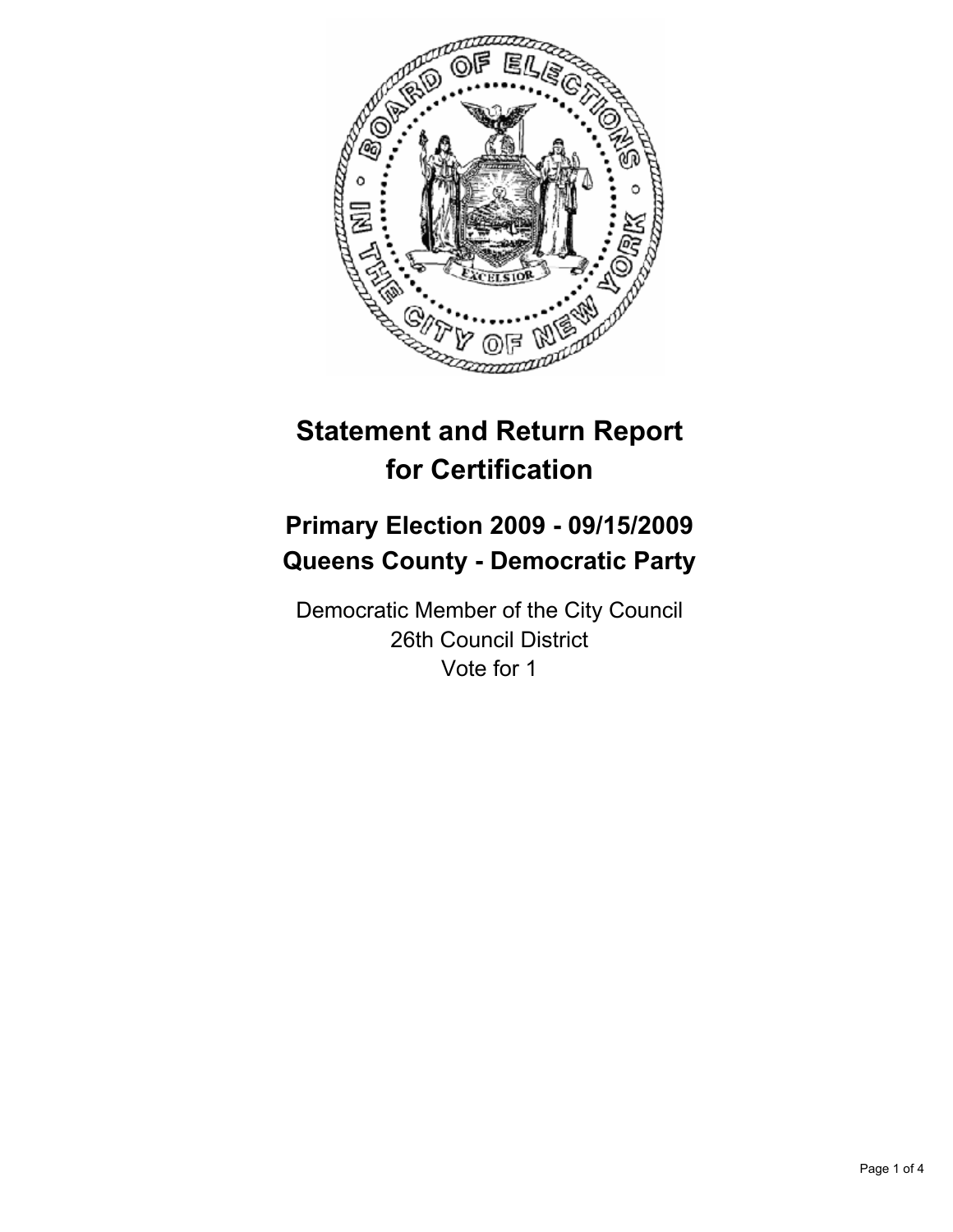

## **Assembly District 30**

| <b>EMERGENCY</b>           | 5     |
|----------------------------|-------|
| ABSENTEE/MILITARY          | 30    |
| AFFIDAVIT                  | 29    |
| <b>DEIRDRE A FEERICK</b>   | 899   |
| <b>BRENT M O'LEARY</b>     | 432   |
| <b>JAMES G VAN BRAMER</b>  | 946   |
| DAVID J ROSASCO (WRITE-IN) | 72    |
| PAUL ROSASCO (WRITE-IN)    |       |
| <b>Total Votes</b>         | 2.350 |

#### **Assembly District 34**

| <b>EMERGENCY</b>           | 12  |
|----------------------------|-----|
| ABSENTEE/MILITARY          | 12  |
| <b>AFFIDAVIT</b>           | 5   |
| <b>DEIRDRE A FEERICK</b>   | 193 |
| <b>BRENT M O'LEARY</b>     | 123 |
| <b>JAMES G VAN BRAMER</b>  | 299 |
| DAVID COSTSCO (WRITE-IN)   |     |
| DAVID J ROSASCO (WRITE-IN) | 49  |
| ROSASCO (WRITE-IN)         |     |
| <b>Total Votes</b>         | 666 |

## **Assembly District 36**

| <b>Total Votes</b>        | 54 |
|---------------------------|----|
| <b>JAMES G VAN BRAMER</b> | 28 |
| <b>BRENT M O'LEARY</b>    | 14 |
| <b>DEIRDRE A FEERICK</b>  | 12 |
| AFFIDAVIT                 | 0  |
| ABSENTEE/MILITARY         |    |
| <b>EMERGENCY</b>          | 0  |

#### **Assembly District 37**

| <b>EMERGENCY</b>           |       |
|----------------------------|-------|
| ABSENTEE/MILITARY          | 52    |
| AFFIDAVIT                  | 61    |
| DEIRDRE A FEERICK          | 1,407 |
| <b>BRENT M O'LEARY</b>     | 542   |
| <b>JAMES G VAN BRAMER</b>  | 1.812 |
| DAVID J ROSASCO (WRITE-IN) | 2     |
| <b>Total Votes</b>         | 3,763 |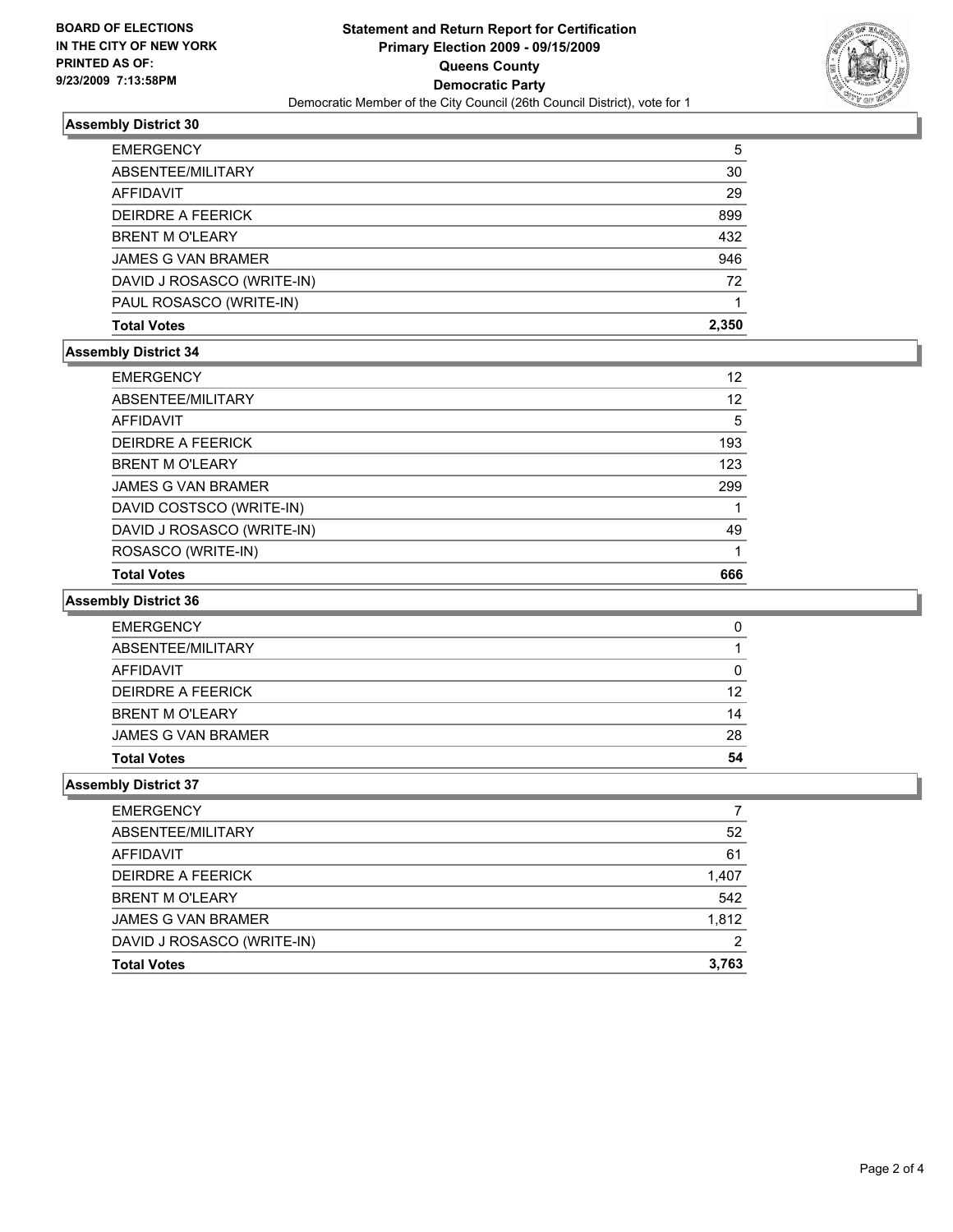

# **Assembly District 39**

| <b>EMERGENCY</b>          | 0 |
|---------------------------|---|
| ABSENTEE/MILITARY         | 0 |
| AFFIDAVIT                 | 0 |
| DEIRDRE A FEERICK         |   |
| <b>BRENT M O'LEARY</b>    |   |
| <b>JAMES G VAN BRAMER</b> | 2 |
| <b>Total Votes</b>        | 4 |